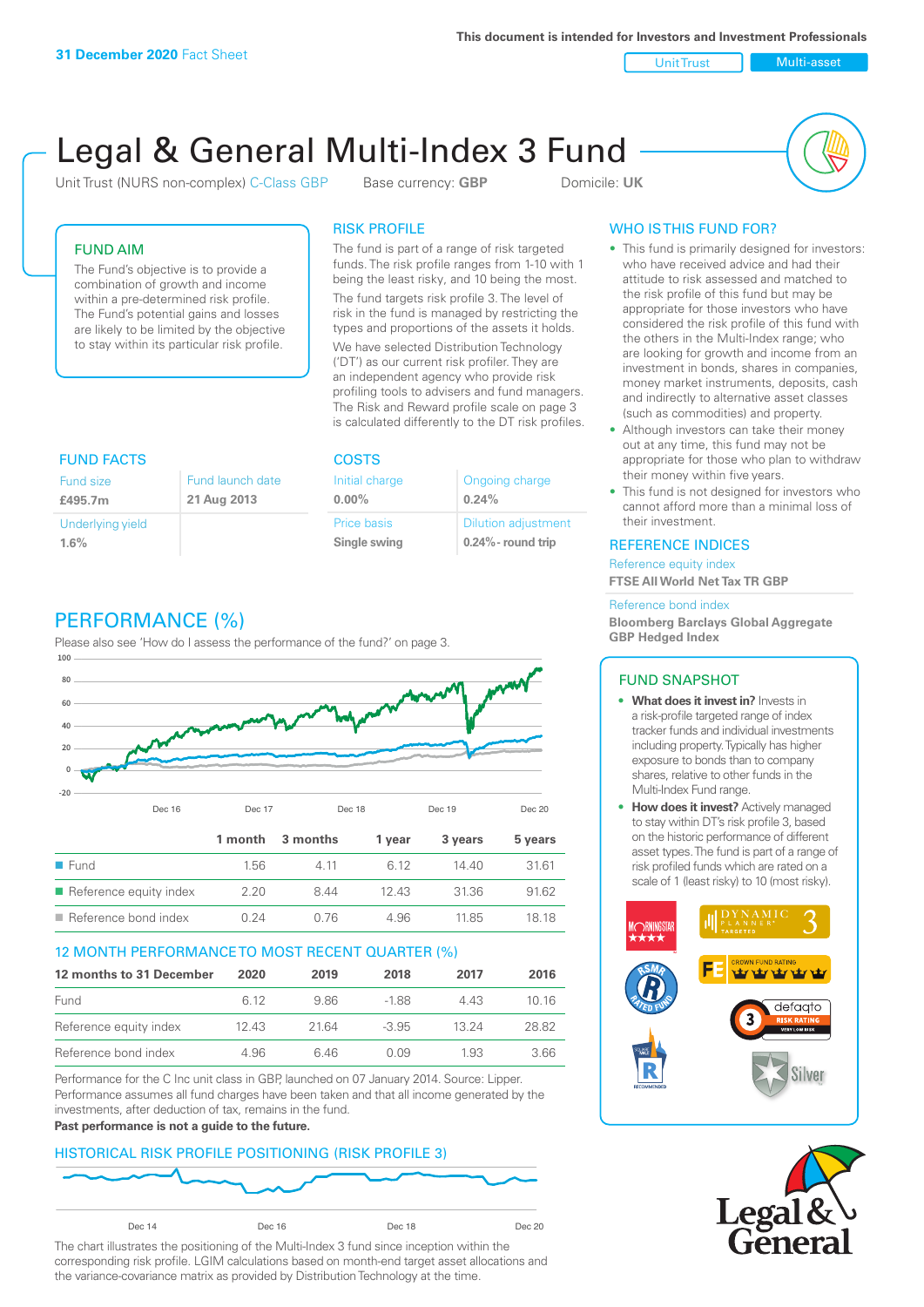# Legal & General Multi-Index 3 Fund

Unit Trust (NURS non-complex) C-Class GBP

# PORTFOLIO BREAKDOWN

All data source LGIM unless otherwise stated. Totals may not sum due to rounding.





#### FUND MANAGERS

The fund managers have responsibility for managing the multi-index fund range. They are part of the Multi-Asset Funds (MAF) team in LGIM. This team focuses on designing and managing multi-asset funds that are tailored to match the specific objectives of various client types. The team sits within a wider Asset Allocation team which combines both depth of experience with a broad range of expertise from different fields, including fund management, investment consulting and risk management roles.

# TOP 10 HOLDINGS (%)

| <b>GBP</b> Liquidity<br>10.8        |     |
|-------------------------------------|-----|
| Global Inflation Linked Index Trust | 9.0 |
| UST 10yr                            | 7.8 |
| <b>Global Corporates OEIC</b>       | 7.0 |
| UK Gilts All stocks                 | 7.0 |
| US Equities Index Trust             | 5.8 |
| UK Equities Index Trust             | 4.0 |
| High Income Trust                   | 3.5 |
| Japan Equities Index Trust          | 3.5 |